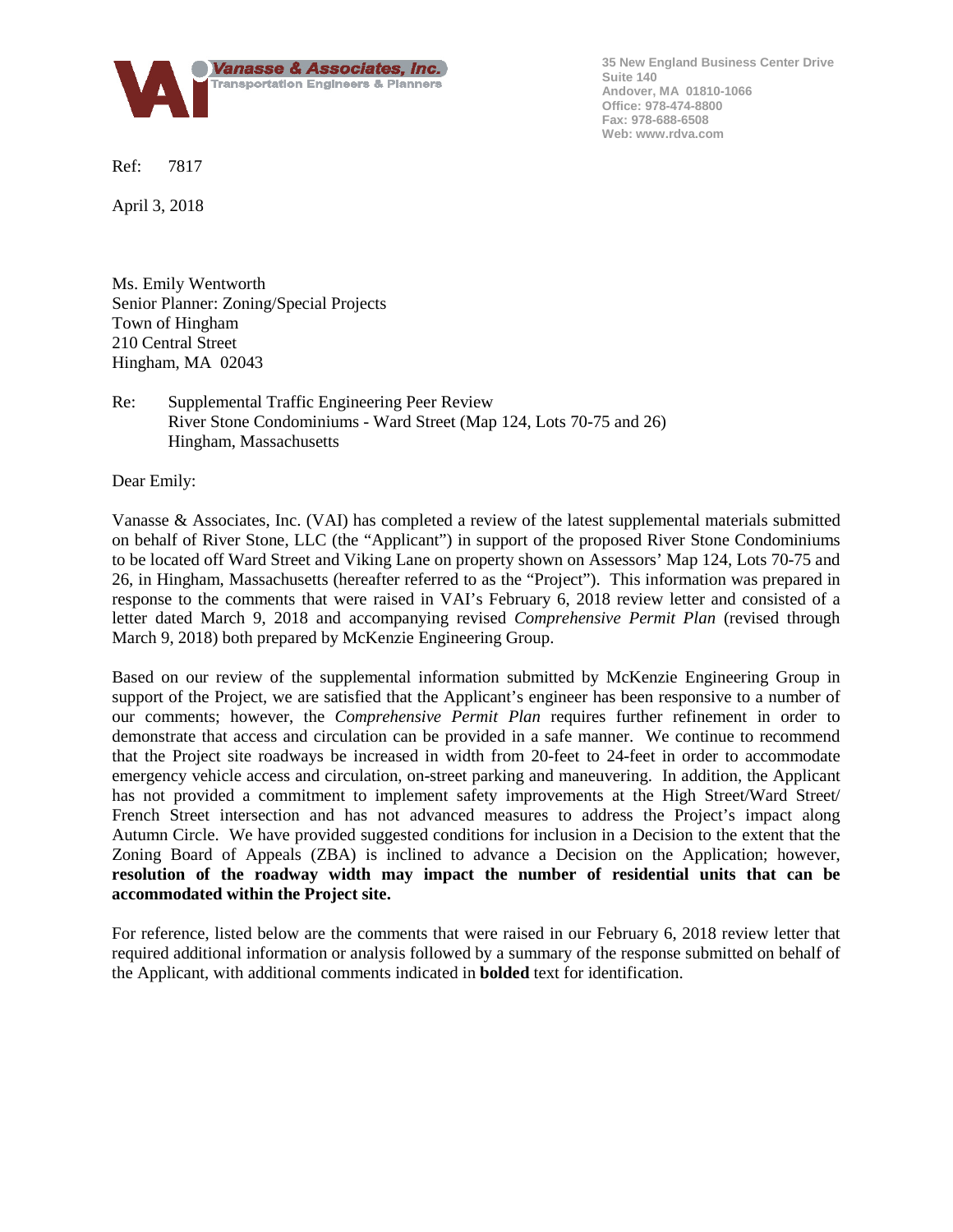## **APRIL 2016 TRAFFIC IMPACT AND ACCESS STUDY**

#### **Motor Vehicle Crash Summary**

- *Comment 1: As requested, the Applicant's engineer should review the MassDOT crash data for the remaining study intersections for the period 2013 through 2015, inclusive, in order to determine if there has been any material change in the number of motor vehicle crashes occurring at the study intersections from the data that was presented in the April 2016 TIAS.*
- *Response:* **This comment has not been addressed. We note that the absence of this information does not impact our recommendations to the extent that the ZBA is inclined to advance a Decision on the Application.**
- *Comment 2: As requested, the Applicant's engineer should obtain motor vehicle crash data/incident logs (crash reports are not required) for the remaining study area intersections from the Hingham Police Department for the most recent 3-year period available.*
- *Response:* **This comment has not been addressed. As stated above and recognizing that the Hingham Police Department has been an active participant in reviewing the Project, the absence of this information does not impact our recommendations to the extent that the ZBA is inclined to advance a Decision on the Application.**

### **Traffic Operations Analysis**

- *Comment: The Applicant's engineer should discuss how the proposed connection and the resulting additional traffic would impact pedestrian safety along Autumn Circle.*
- *Response:* **This comment has not been addressed. The Applicant has proposed to reconfigure the cul-de-sac at the end of Autumn Circle to a modern roundabout in order to provide traffic control within the former cul-de-sac area and to serve as a traffic calming device to moderate travel speeds and reduce the potential for cut-through traffic. The should propose additional traffic calming features, pedestrian improvements and other appropriate measures to address the increased traffic that will be using Autumn Circle.**

**In addition, the Applicant did not provide an assessment of traffic operations at the intersection of Ward Street at the relocated Project site access. That being said and given that the volume of traffic at the relocated access would be similar to that which was assessed at the Ward Street/Viking Lane intersection, we would expect the relocated access would function in a manner similar to the Ward Street/ Viking Lane intersection (all movements are predicted to operate at LOS B or better during the peak hours with vehicle queues of between 0 and 2 vehicles).**

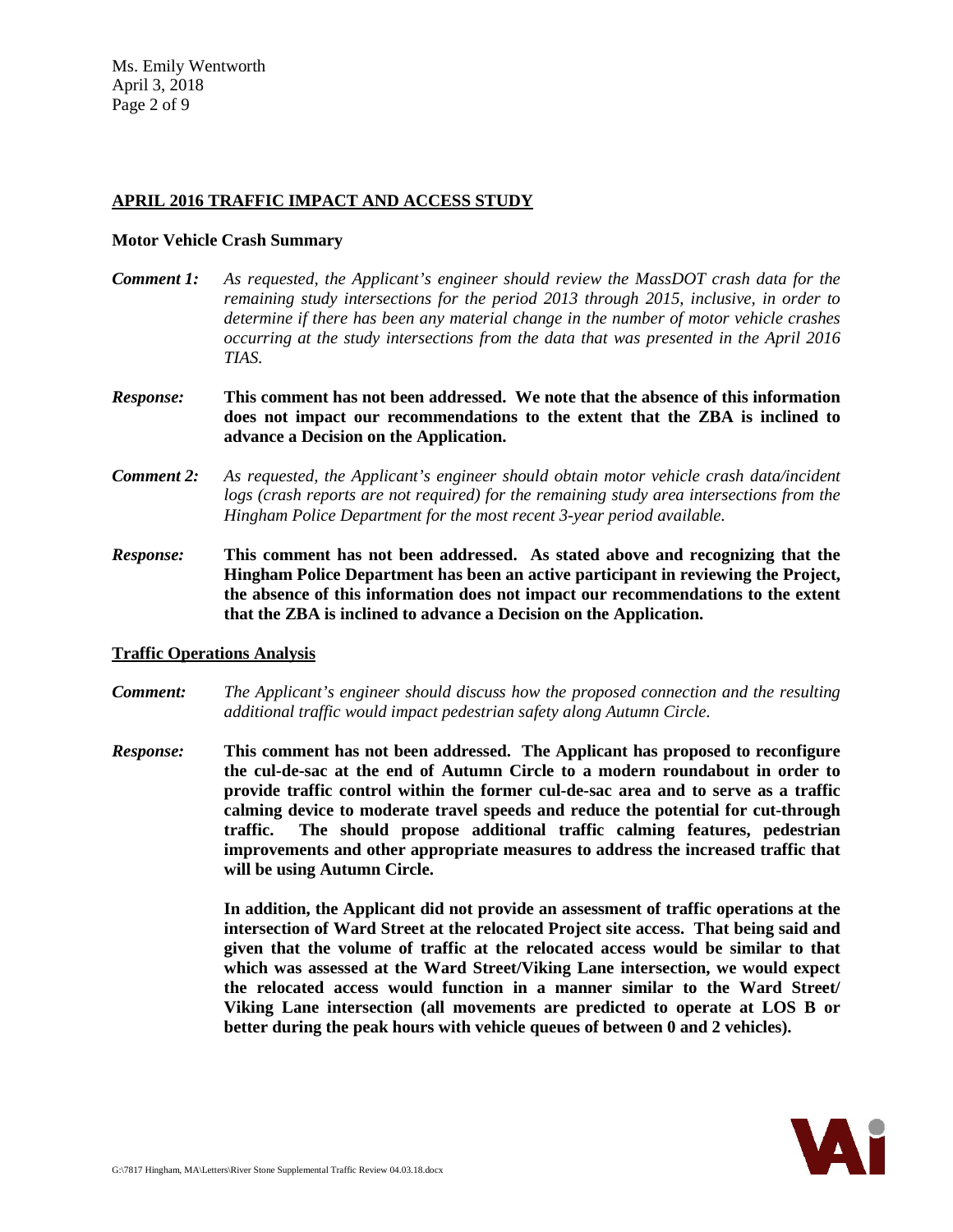Ms. Emily Wentworth April 3, 2018 Page 3 of 9

## **Sight Distance (UPDATED)**

The Applicant has proposed to relocate the Ward Street access to the Project site from Viking Lane to a new roadway that will intersect the north side of Ward Street approximately 650-feet southeast of Viking Lane. The connection to Autumn Circle has been retained and the former Viking Lane connection to Ward Street is proposed to be removed. The relocation of the Ward Street access to the Project was necessitated to ensure that the sight lines for motorists exiting the Project site to Ward Street were contained entirely within land under the control of the Applicant or within the Town-owned right-of-way along Ward Street, conditions that were not afforded at Viking Lane. Further, the required minimum sight distance for safe operation was reassessed based on recent (February 2018) vehicle travel speed data for Ward Street that was provided by the Hingham Police Department which indicated that the 85<sup>th</sup> percentile vehicle travel speed ranged between 37 and 39 miles per hour (mph), which was higher than the travel speeds that were measured by the Applicant's Traffic Engineer (32-34 mph). Based on the higher observed approach speed along Ward Street (39 mph), the required minimum sight distance for safe operation at the Project site access is 290-feet vs. 240-feet.

In conjunction with the revised *Comprehensive Permit Plan* submission, the Applicant's engineer provided the intersection sight distance for the relocated Ward Street access in both plan and profile views. A review of the intersection sight distance information indicated that sight lines for a motorist exiting the Project site roadway ("Road C") currently exceed or can be made to exceed 300-feet. Significant regrading (a cut of up to approximately 8-feet) of an embankment to the west of the roadway will be required to provide and maintain the necessary sight line. The regrading is shown on the revised *Comprehensive Permit Plan* and appears to be contained entirely within the Project site.

In addition to the sight lines at the relocated Ward Street access, the Applicant's engineer also provided sight line plans for "Road D" which will intersect "Road C" approximately 120-feet north of Ward Street. This information indicates that lines to sight from "Road D" will exceed 115-feet, which is appropriate for an approach speed of 20-mph along "Road C" and is considered reasonable given the proximity of "Road D" to Ward Street.

- *Comment:* We are in agreement with the Applicant's engineer that the required lines of sight for safe operation are provided or can be attained from both "Road C" and "Road D" with the regrading that is shown on the revised *Comprehensive Permit Plan*. **We offer the following comments regarding the sight distance plans:**
	- **1. The object height and the driver eye height should both be set at 3.5-feet above the pavement surface. This revision will increase the line of sight that is shown and reduce the extent of the regrading that is required.**
	- **2. Given that the sight line to the west from "Road C" will cross the ground surface and not an area that will be cleared during a snow storm, the ground surface should be established a minimum of 1-foot below the sight line elevation in order to allow for snow accumulation.**
	- **3. The stopping sight distance along Ward Street approaching "Road C" and along "Road C" approaching "Road D" should also be provided in both plan and profile view, and included as a part of the** *Comprehensive Permit Plan***. The**

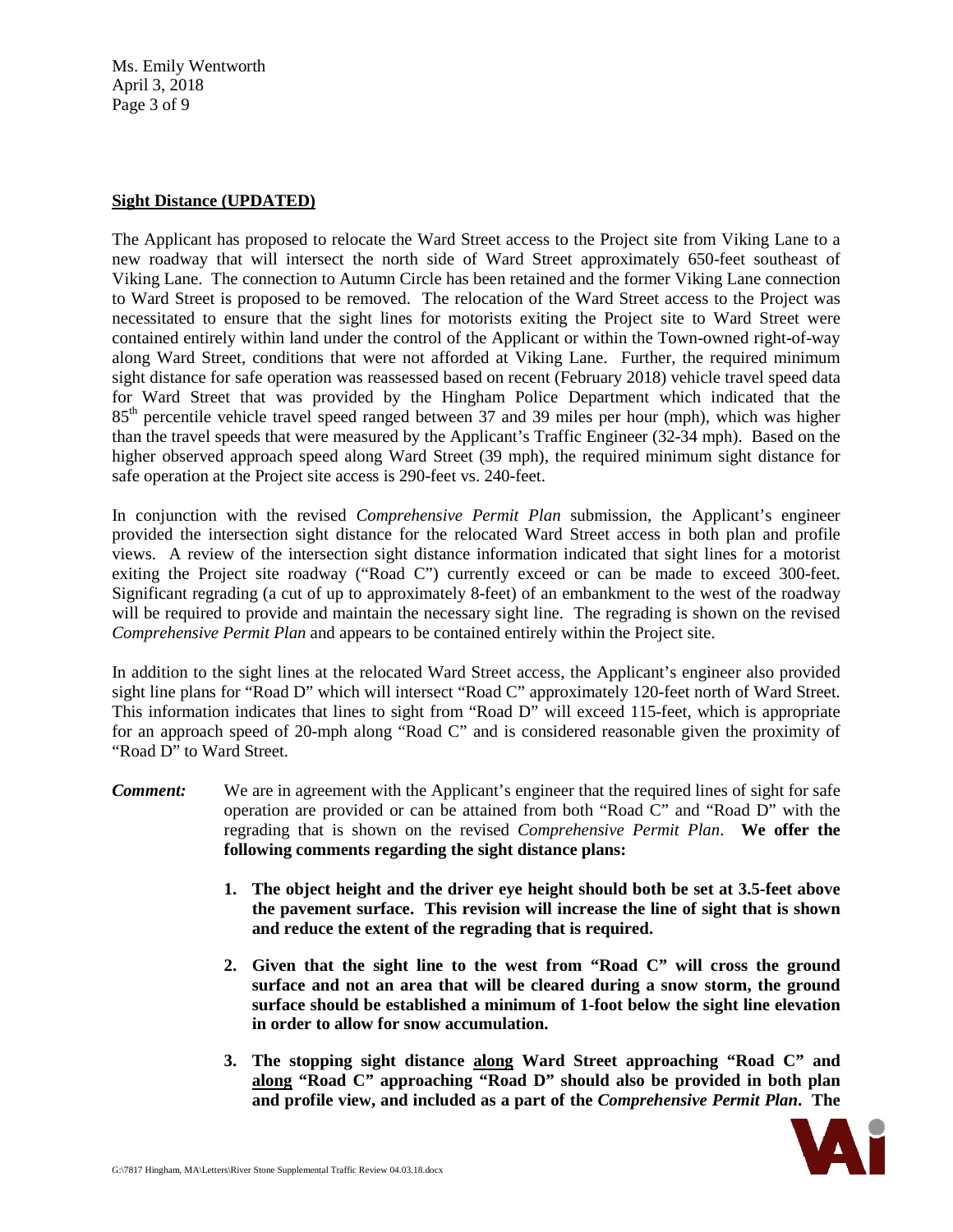Ms. Emily Wentworth April 3, 2018 Page 4 of 9

> **stopping sight distance is required in order to demonstrate that a motorist traveling along Ward Street and "Road C" (assumed eye height of 3.5-feet above the pavement surface) can see an object (established as 2-feet above the pavement surface) in the roadway at the intersections. A grade correction factor should be applied to the calculated stopping sight distance requirements for "Road C" approaching "Road D" based on an 8 percent grade along "Road C".**

**Given the extent of the regrading activities that will be required to provide the necessary sight lines from both "Road C" and "Road D", it is recommended that the Applicant submit an affidavit from a Professional Engineer certifying that the required minimum sight lines are met at the Project site roadway intersections after the completion of the improvements. It is suggested that this requirement be included in any Decision that may be advanced for the Project.**

### **Recommendations**

*Comment: The Applicant has agreed to conduct the RSA for the High Street/Ward Street/ French Street intersection; however, the Applicant indicated that they cannot agree to implement the improvements that may result from the RSA since they are not defined at this time.*

> *We recommend that the RSA be conducted by an independent consultant retained by the Applicant with experience in preparing RSAs, and that the RSA follow the MassDOT Road Safety Audit Guidelines. The RSA should be performed within 6-months of the issuance of a Comprehensive Permit for the Project, to the extent that the Zoning Board of Appeals (ZBA) is inclined to act favorably on the Application, with copies of the Draft and Final RSA to be provided to the ZBA, the Department of Public Works, the Town Engineer and the Police Department. Prior to the issuance of any Certificate of Occupancy for the Project, the Applicant shall either: i) design and construct the short-term improvements identified as a part of the RSA; or ii) provide funds (in an amount to be determined by the ZBA) to the Town to implement the shortterm improvements.*

> *Alternatively, the Applicant could conduct the RSA prior to the close of the public hearing process and then present a proposal to the ZBA to advance the improvements identified as a part of the RSA for consideration as a condition of the issuance of a Comprehensive Permit for the Project.*

> *The Applicant has agreed to install traffic calming devices along Viking Lane to include a raised crosswalk and a speed hump in an effort to reduce vehicle travel speeds and the potential for cut-through traffic to use Autumn Circle. These accommodations should be reflected on the Comprehensive Permit Plan.*

> *The Applicant's engineer should also provide recommendations for safety enhancements that can be implemented within Autumn Circle that provide a similar level of accommodation for safety to that which is proposed for the residents of the Project.*

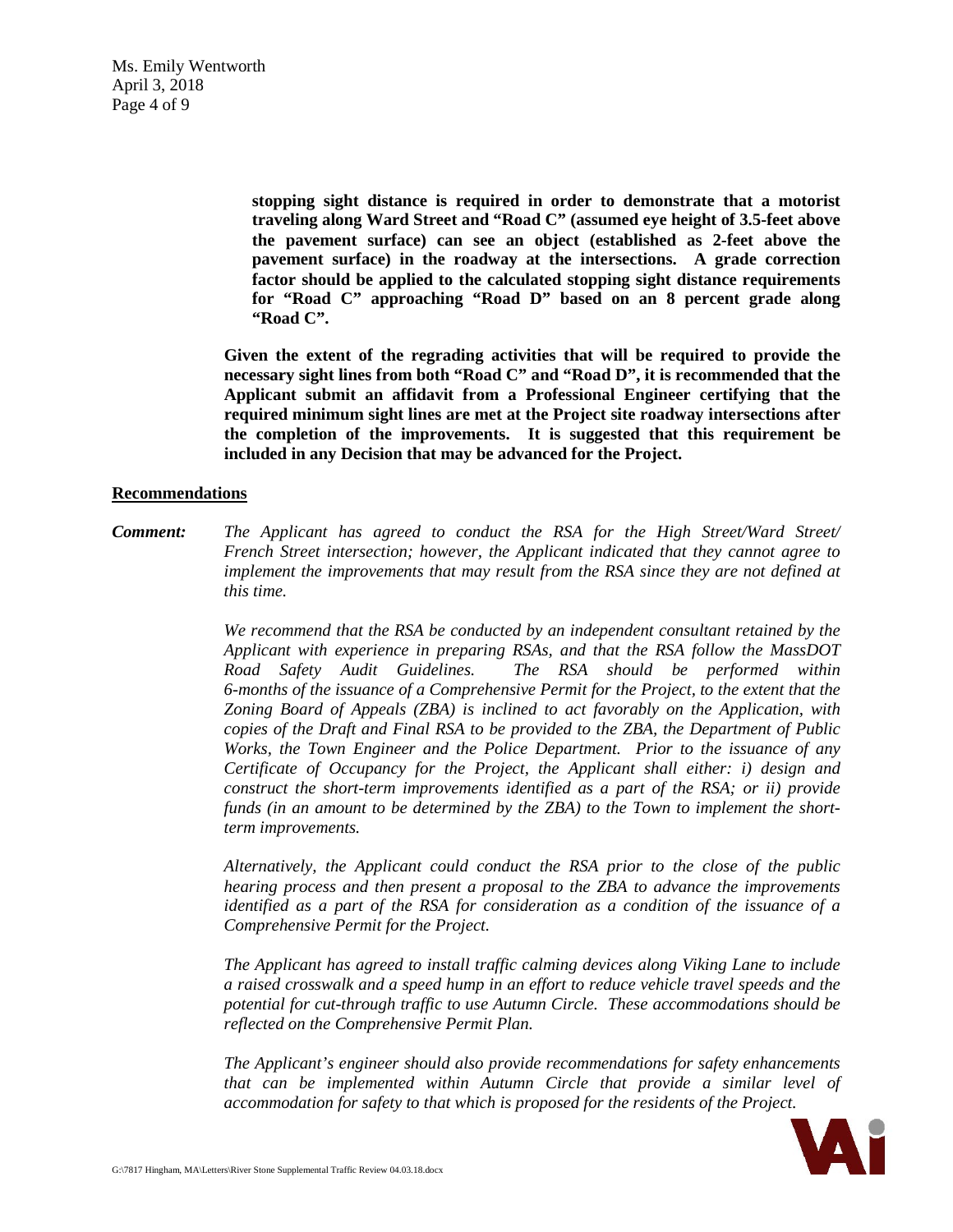Ms. Emily Wentworth April 3, 2018 Page 5 of 9

*Response:* The Applicant has agreed to conduct a Road Safety Audit (RSA) for the High Street/Ward Street/French Street intersection, but has not agreed to implement the improvements that may result from the RSA. **In the absence of a response from the Applicant to address the safety deficiencies at the High Street/Ward Street/ French Street intersection, we recommend that the following condition be included in any Decision that may be advanced for the Project:**

> **A Road Safety Audit (RSA) shall be performed at the High Street/ Ward Street/French Street intersection following the MassDOT Road Safety Audit Guidelines and conducted by an independent consultant with experience in preparing RSAs retained by the Applicant. The RSA shall be performed within 6-months of the issuance of a Comprehensive Permit for the Project, with copies of the Draft and Final RSA to be provided to the ZBA, the Department of Public Works, the Town Engineer and the Police Department. Prior to the issuance of any Certificate of Occupancy for the Project, the Applicant shall either: i) design and construct the short-term improvements identified as a part of the RSA; or ii) provide funds (in an amount to be determined by the ZBA) to the Town to implement the short-term improvements.**

The revised *Comprehensive Permit Plan* included the addition of a speed table ("speed hump") on "Road C" and proposed the reconfiguration of the cul-de-sac at the end of Autumn Circle to a modern roundabout, both of which are intended as traffic calming features to reduce travel speeds and cut-through traffic. **While we agree that the suggested measures will address vehicle travel speeds through the Project and reduce the potential for cut-through traffic, these features do not reduce the impact that will result from the proposed connection to Autumn Circle. The Applicant should propose additional traffic calming features, pedestrian improvements and other appropriate measures to address the increased traffic that will be using Autumn Circle.**

### **COMPREHENSIVE PERMIT PLAN**

- *Comment 1a: The Applicant should consult with the Hingham Fire Department to determine if the primary response will be from High Street or Ward Street. If the response will be from High Street, a turning analysis should be performed for a vehicle entering at the High Street/Autumn Circle intersection and then proceeding to the Project site.*
- *Response:* The Applicant's engineer provided a truck turning analysis for the Hingham Fire Department design vehicle (Hingham Tower Truck) entering from Ward Street and exiting to Autumn Circle. **This response route should be confirmed by the Fire Department. No further response required.**
- *Comment 2a: Expand the analysis to include turning maneuvers to/from Ward Street for each design vehicle. The curbline along both sides of Ward Street and the centerline pavement marking should be shown on the turning analysis.*

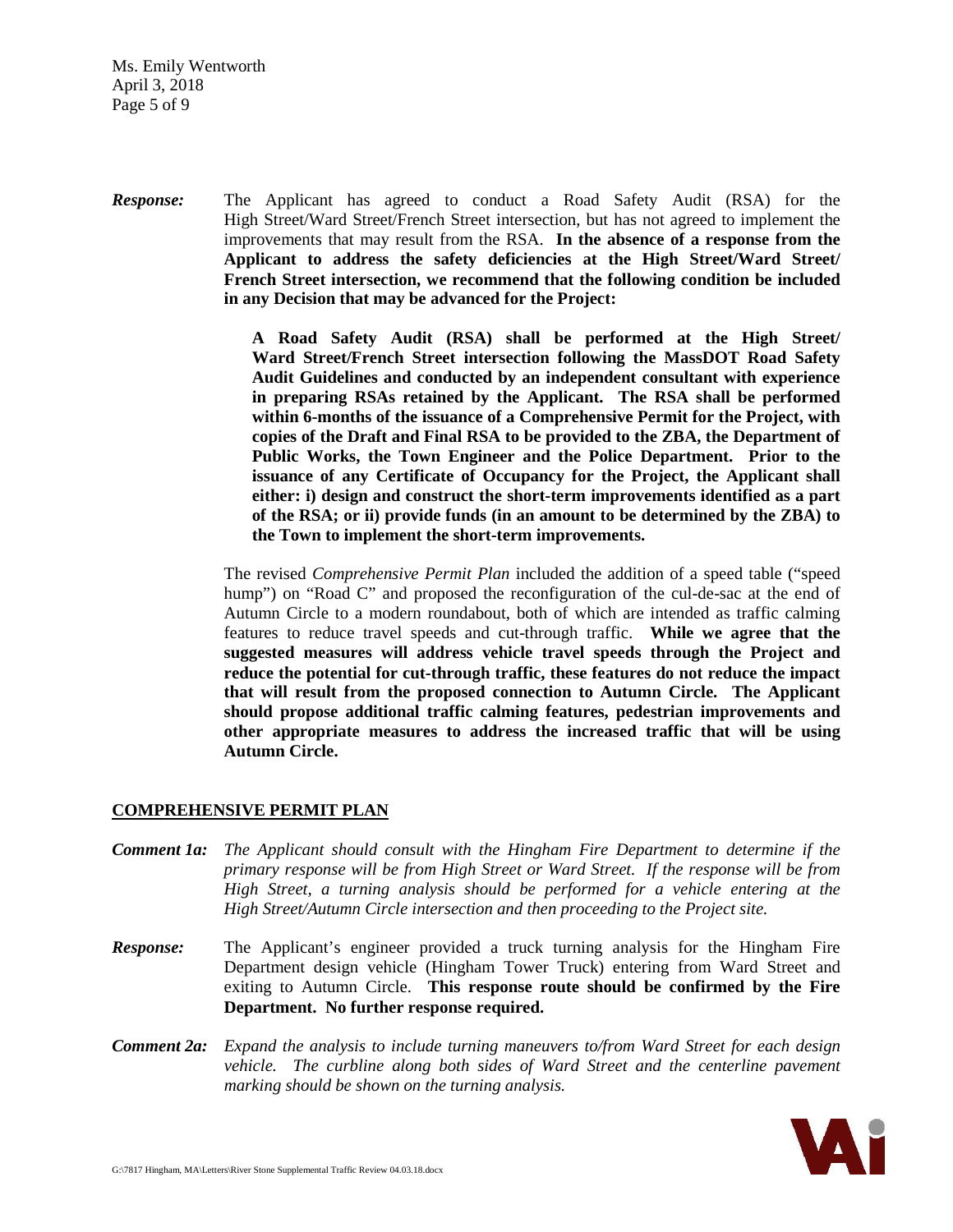Ms. Emily Wentworth April 3, 2018 Page 6 of 9

- *Response:* The truck turning analysis has been expanded to illustrate the turning maneuvers from Ward Street with the curbline and centerline shown. **A review of the turning analysis indicates that the fire truck will require the use of the full width of the Project site roadway when turning to/from Ward Street. As such, on-street parking would need to be prohibited (see comments regarding the school bus waiting area). No further response required.**
- *Comment 3a: The fire truck turning analysis indicates that the bumper/ladder overhang will extend beyond the edge of the pavement in a number of locations. The Applicant should confirm that this is acceptable to the Fire Department and verify that no objects will be located in these areas that would inhibit fire truck maneuverability, including snow windrows.*
- *Response:* **The revised fire truck turning analysis indicates that portions of the fire truck design vehicle continue to cross the sidewalk area and will extend into individual driveways in order to circulate within the Project site. Further, the presence of on-street parking, which is common in residential neighborhoods, would inhibit emergency vehicle circulation in specific areas within the Project site. These conditions are directly related to the width of the Project site roadways. Accordingly and as stated in our prior comment letters, the Project site roadways should be increased in width to 24-feet. The** *Comprehensive Permit Plan* **should be revised accordingly or it is suggested that this be included as a condition of any Decision that may be advanced for the Project.**
- *Comment 4a: The turning analysis for the turnaround area between Buildings 16 and 17 indicates that the fire truck design vehicle cannot maneuver within the area that is provided. The Applicant's engineer should redesign the turnaround to comply with the requirements of NFPA® 1[1](#page-5-0) .*
- *Response:* The subject turnaround area has been removed. **No further response required.**
- *Comment 2: We disagree with the Applicant's engineer and refer to the engineering standards cited in our original comment pertaining to roadway width and our comments noted herein with regard to the truck turning analysis. The roadways within the Project site should be widened to 24-feet. The Applicant's engineer should also indicate if changes are proposed to the cul-de-sac where the connection to Autumn Circle is proposed, and if traffic control devices are planned at the connection.*
- *Response:* The Applicant's engineer continues to assert that the roadway design complies with the standards for a low volume roadway. As we have stated in our prior comment letters, **we disagree with the Applicant's engineer and have cited the applicable roadway design standards that apply to the Project. We recommend that the Project site roadways provide a traveled-way of 24-feet in order to accommodate: i) the turning and maneuvering requirements of emergency vehicles; ii) occasional on-street parking, particularly in the vicinity of Ward Street where parents may park while waiting**

<span id="page-5-0"></span><sup>|&</sup>lt;br>|<br>| *National Fire Protection Association (NFPA)® 1, Fire Code*, Seventh Edition; NFPA; Quincy, Massachusetts; 2015; as amended per 527 CMR.

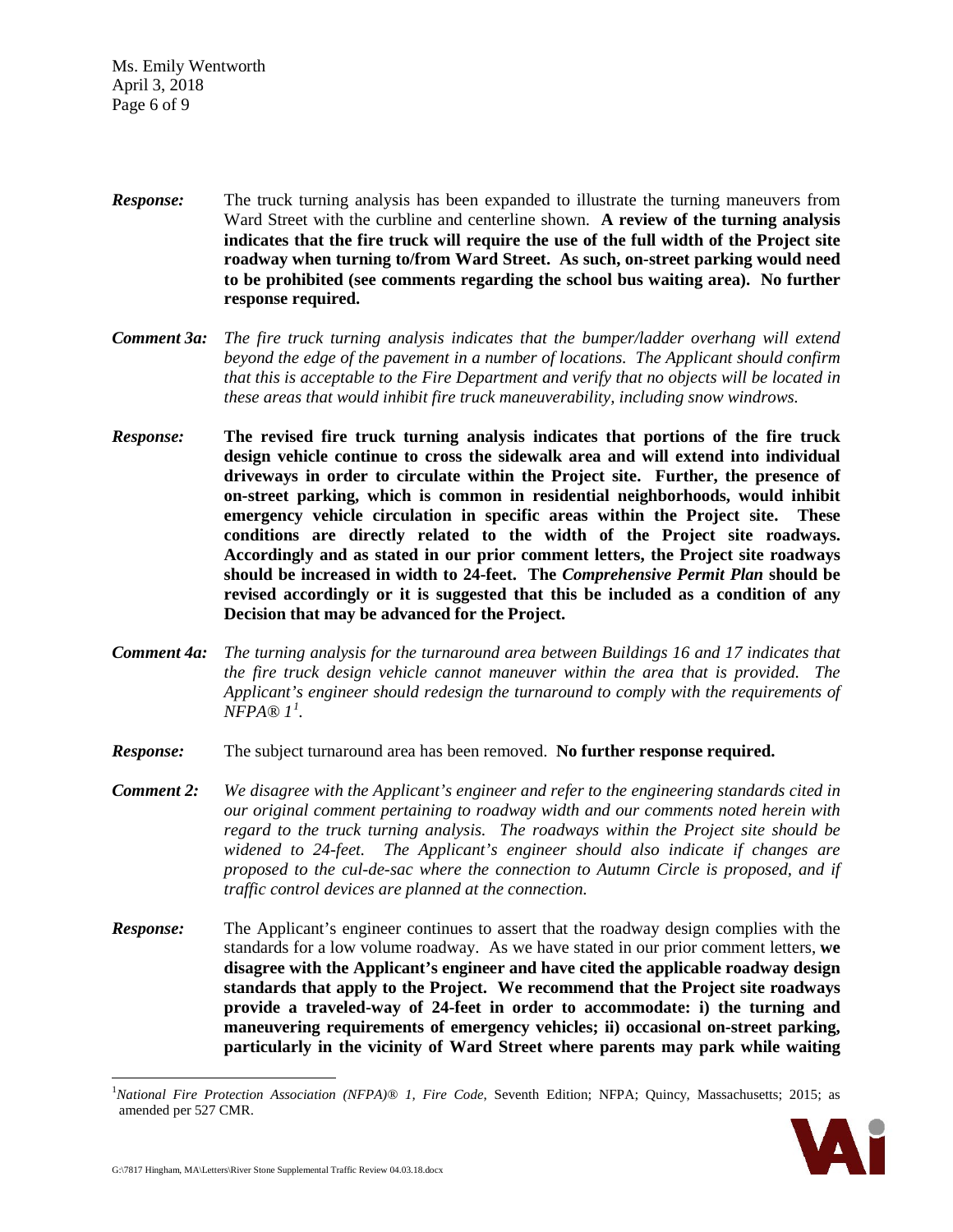Ms. Emily Wentworth April 3, 2018 Page 7 of 9

> **for the school bus; and iii) parking maneuvers to/from the visitor parking areas. The** *Comprehensive Permit Plan* **should be revised accordingly or it is suggested that this be included as a condition of any Decision that may be advanced for the Project.**

> The revised *Comprehensive Permit Plan* proposes to reconfigure the cul-de-sac at the end of Autumn Circle to a modern roundabout in order to provide traffic control within the former cul-de-sac area and to serve as a traffic calming device to moderate travel speeds and reduce the potential for cut-through traffic. **In addition to our prior comments requesting that the Applicant propose measures to address the Project's impact to Autumn Circle, the Applicant should discuss how access to the residential homes abutting the roundabout will be impacted.**

- *Comment 3: The Comprehensive Permit Plan indicates that sidewalks within the Project site will be 4-feet wide. The Public Rights-of-Way Accessibility Guidelines (PROWAG) requires that sidewalks that are less than 5-feet wide provide clear passing zones at intervals of 200 feet (maximum) that shall be 5-feet wide for a distance of 5-feet (R301.3.2). The Comprehensive Permit Plan should be revised to provide sidewalks that are a minimum of 5-feet wide or that comply with the PROWAG.*
- *Response:* The revised *Comprehensive Permit Plan* now includes 5-foot wide sidewalks along one side of Viking Lane, "Road B" and "Road C", extending to Autumn Lane and Ward Street, with crosswalks and Americans with Disabilities Act (ADA) compliant wheelchair ramps provided at pedestrian crossing locations. The previously proposed 2-foot wide grass strip between the sidewalk and the edge of the traveled-way has been removed and sloped granite curbing is proposed.

**Typically, vertical granite curb is used when a sidewalk is adjacent to the traveledway; however, sloped granite curb may be used in low speed environments. We defer to the Department of Public Works and the Town Engineer as to their preference. A sidewalk should be added along at least one side of "Road D" (preferably along the north side) and a marked crosswalk with accompanying ADA compliant wheelchair ramps should be provided for crossing "Road C" at "Road D". The sidewalk and crosswalk should provide access to the proposed mail kiosk.**

- *Comment 7: Sight triangle areas should be shown on the Site Plans along with a note to indicate: "Signs, landscaping and other features located within sight triangle areas shall be designed, installed and maintained so as not to exceed 2.5-feet in height. Snow windrows located within sight triangle areas that exceed 3.5-feet in height or that would otherwise inhibit sight lines shall be promptly removed."*
- **Response:** The sight triangle areas and requested note have been added to the revised *Comprehensive Permit Plan*. **No further response required.**

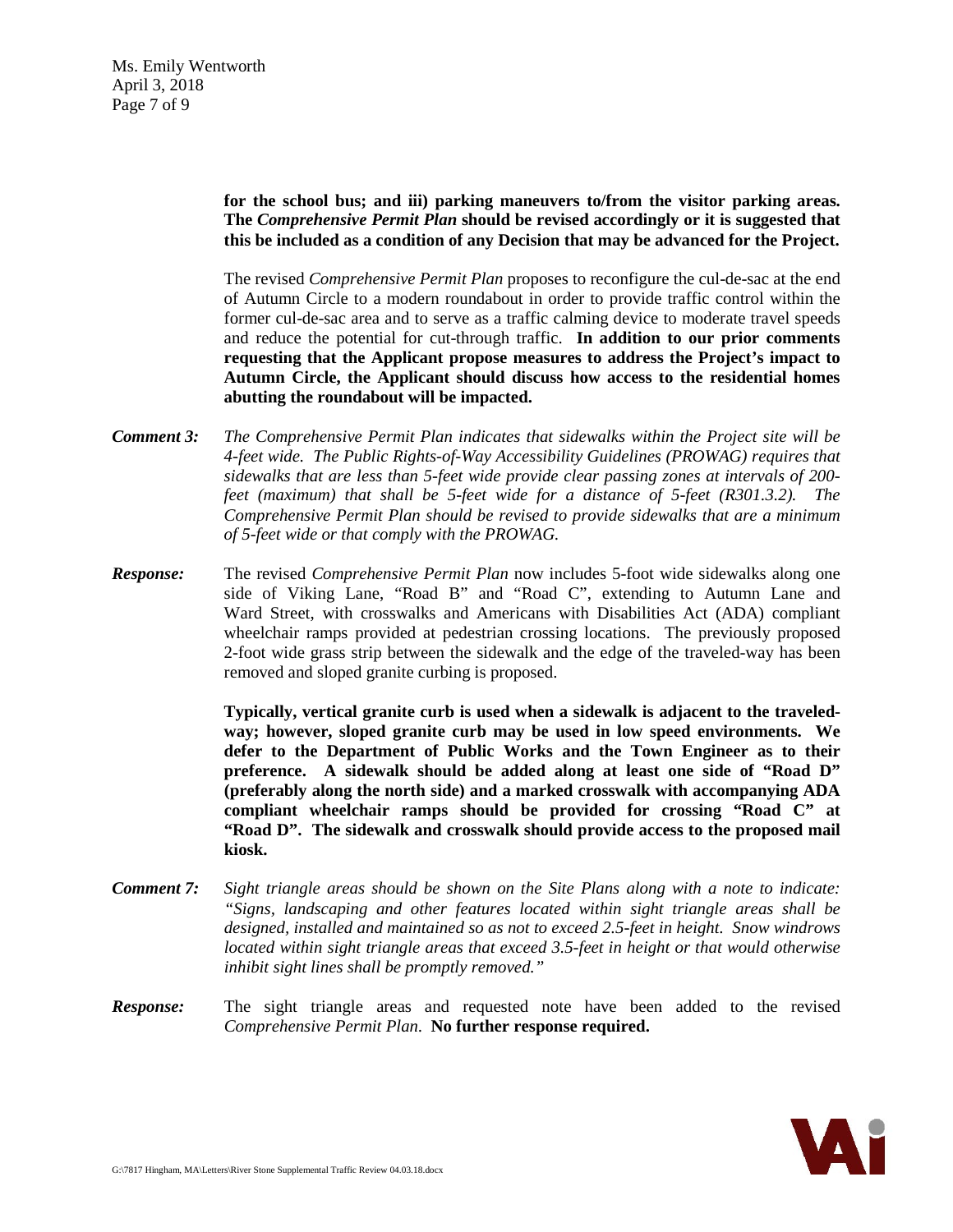Ms. Emily Wentworth April 3, 2018 Page 8 of 9

- *Comment 8: A note should be added to the Site Plans stating: "All Signs and pavement markings to be installed within the Project site shall conform to the applicable specifications of the Manual on Uniform Traffic Control Devices (MUTCD).[2](#page-7-0) "*
- *Response:* The requested note has been added to the revised *Comprehensive Permit Plan*. **No further response required.**
- *Comment 10: Driveways to individual units should be a minimum of 21-feet long measured between the garage door and the far edge of the sidewalk (edge closest to the residence) where a sidewalk is provided, and 23-feet measured between the garage door and the edge of the traveled-way in locations without a sidewalk.[3](#page-7-1)*
- *Response:* The Applicant's engineer previously stated that the driveways will meet the indicated dimensions and typical driveway dimensions continue to be shown on the revised *Comprehensive Permit Plan*; however, **the driveways to the units along "Road D" and those serving Units 28 and 29 do not meet the stated criteria and should be revised accordingly and with consideration of the installation of a sidewalk along "Road D".**
- *Comment 11: A school bus waiting area should be provided at an appropriate location defined in consultation with the Town of Hingham School Department.*
- *Response:* The Applicant's engineer indicated that a 5-foot wide sidewalk has been provided to Ward Street. **To the extent that the Project site roadway is widened to 24-feet as requested, the additional roadway width combined with an ADA accessible sidewalk to Ward Street is appropriate for a bus waiting area. No further response required pending confirmation from the Applicant that the Project site roadways will be increased in width to 24-feet.**
- *Comment 12:* MUTCD compliant warning signs should be installed at and in advance of the **"speed table", and should be added to the** *Comprehensive Permit Plan***.**
- *Comment 13:* **The grade of "Road C" approaching Ward Street is approximately 8 percent. A leveling area with a grade of 2 percent or less should be provided for a minimum distance of 50-feet approaching Ward Street (measured from the STOP-line).**

<span id="page-7-1"></span><sup>&</sup>lt;sup>3</sup>NCHRP Report 659, *Guide for the Geometric Design of Driveways*; Transportation Research Board of the National Academies; Washington, D.C.; 2010.



<span id="page-7-0"></span> $\frac{1}{2}$ <sup>2</sup>Manual on Uniform Traffic Control Devices (MUTCD); Federal Highway Administration; Washington, DC; 2009.